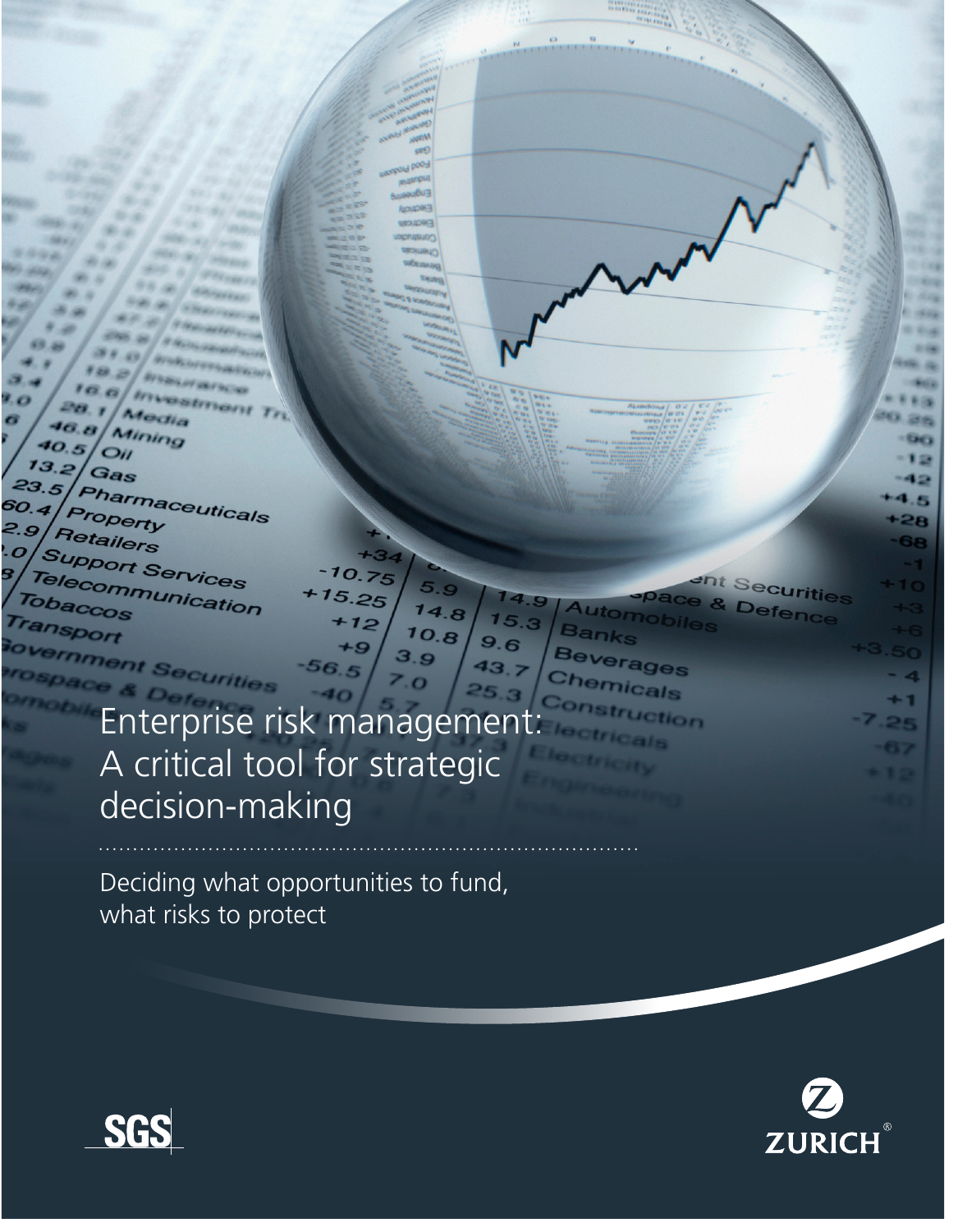## Enterprise risk management: A critical tool for strategic decision-making

## Article authors



Linda Conrad *Director of Strategic Business Risk* Zurich Services Corporation



Chris Yau *Senior Manager* Global Products and Services Development, SGS

Taking risks is a necessary part of growing a business and adding stakeholder value. An organization that operates too cautiously and misses product or market opportunities can have difficulty attracting the best talent and investor capital. While the upside of risk is the ability to strategically seize business growth opportunities, today's complex world has also revealed the downside of risks. Fragile global supply chains, technology dependence, increased speed of product cycles, and complicated financial models and relationships continue to multiply the breadth and depth of risks facing organizations.

Failure to either anticipate growth opportunities or plan for negative events can have serious consequences on business operations, including loss of customers, inadequate asset protection, failure to meet regulatory requirements, lower profitability and share price. How can the senior management of an organization be more aware of their potential risks—both the upside and downside? Recently, there has been an intensifying interest in enterprise risk management, or ERM, as a tool to enable organizations to consider the potential impact of all types of risks on their processes, products, services, activities and stakeholders. In short, an effective ERM approach can help an organization make the most efficient use of its capital. By determining what growth opportunities to fund, and what potential risks need budget support, an organization can better ensure it will meet its business objectives today and into the future.

1 Enterprise risk management: A critical tool for strategic decision-making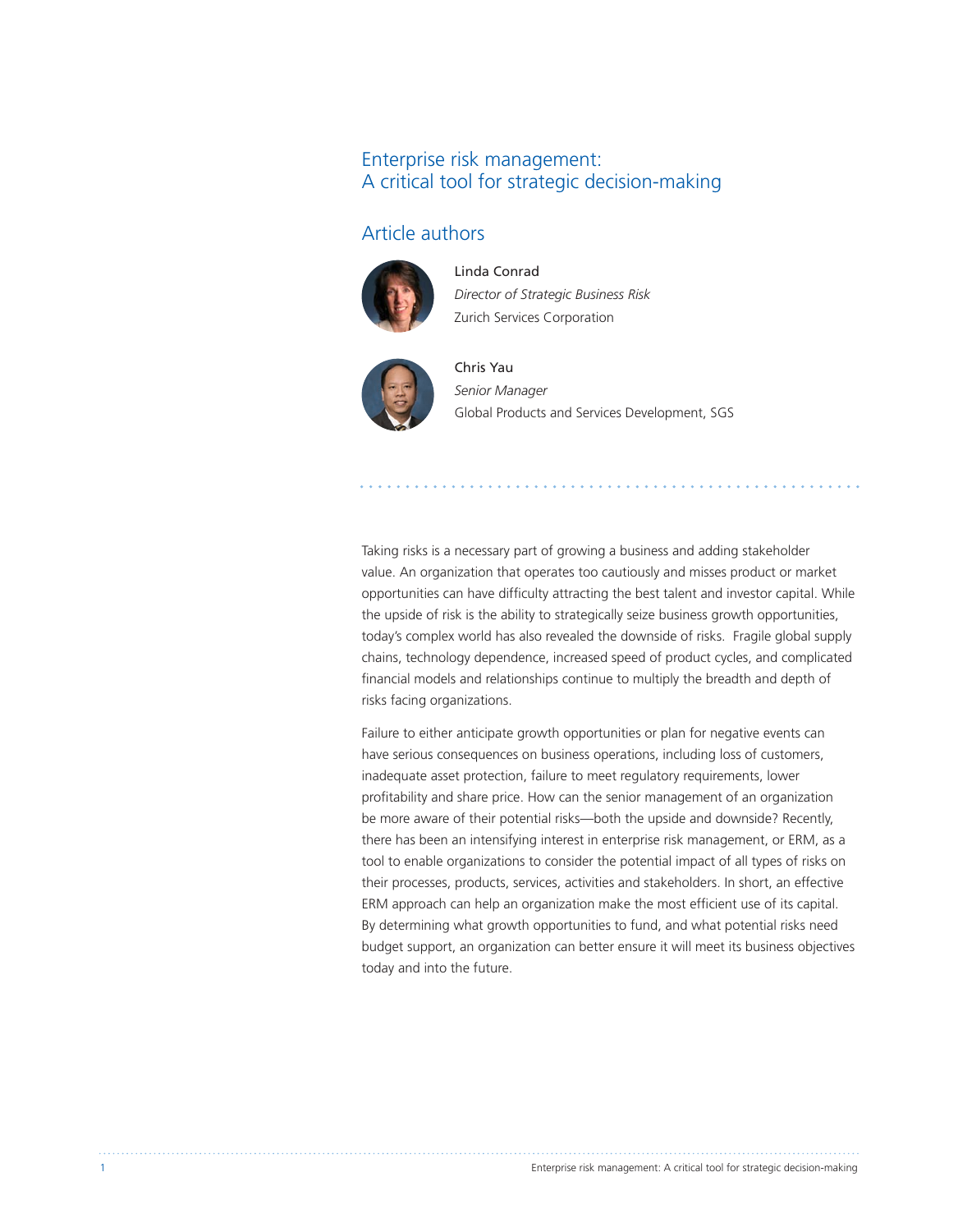## Regulatory and Legal Drivers of ERM

Enhancing an organization's growth opportunities, improving financial and operational performance, and reducing losses are some of the internal drivers that spark the development of an ERM framework within organization's today. However, there are significant external drivers—primarily regulatory and legal—that are challenging organizations to formalize their risk management processes. In short, it's just good business practice.

In July 2009, the SEC proposed rules that would require management to increase its disclosures of information that describe the overall impact of compensation policies on risk-taking. The proposed rules would also require disclosure in a proxy statement about the board's role in the company's risk management process, and the effect that this has on the way the company has organized its leadership structure. The SEC believes that disclosure should provide information about how a company perceives the role of its board and the relationship between the board and senior management in managing the risks facing the company.

At the same time, a bill was introduced in the U.S. House of Representatives that would require corporations to establish a risk management committee comprised of independent directors. Additionally, the U.S. Treasury Department is considering requiring compensation committees of public financial institutions to disclose strategies for aligning compensation with sound risk management.

Ratings agencies and analysts have also taken a keener interest in governance efforts. In 2008, Standard and Poor's (S&P) began assessing ERM processes as part of its corporate credit ratings analysis. Clearly, the need to create a robust ERM framework is something no corporate board or senior executive team can ignore today. Risk management has moved beyond just the purview of the CFO and accounting department to become an enterprise-wide responsibility.

In addition, the International Organization for Standardization (ISO) published the ISO 31000:2009, Risk Management – Principles and Guidelines on November 15, 2009. ISO 31000 provides generic guidelines intended to promote the adoption of consistent processes so as to ensure the risk is managed effectively, efficiently and coherently across organizations.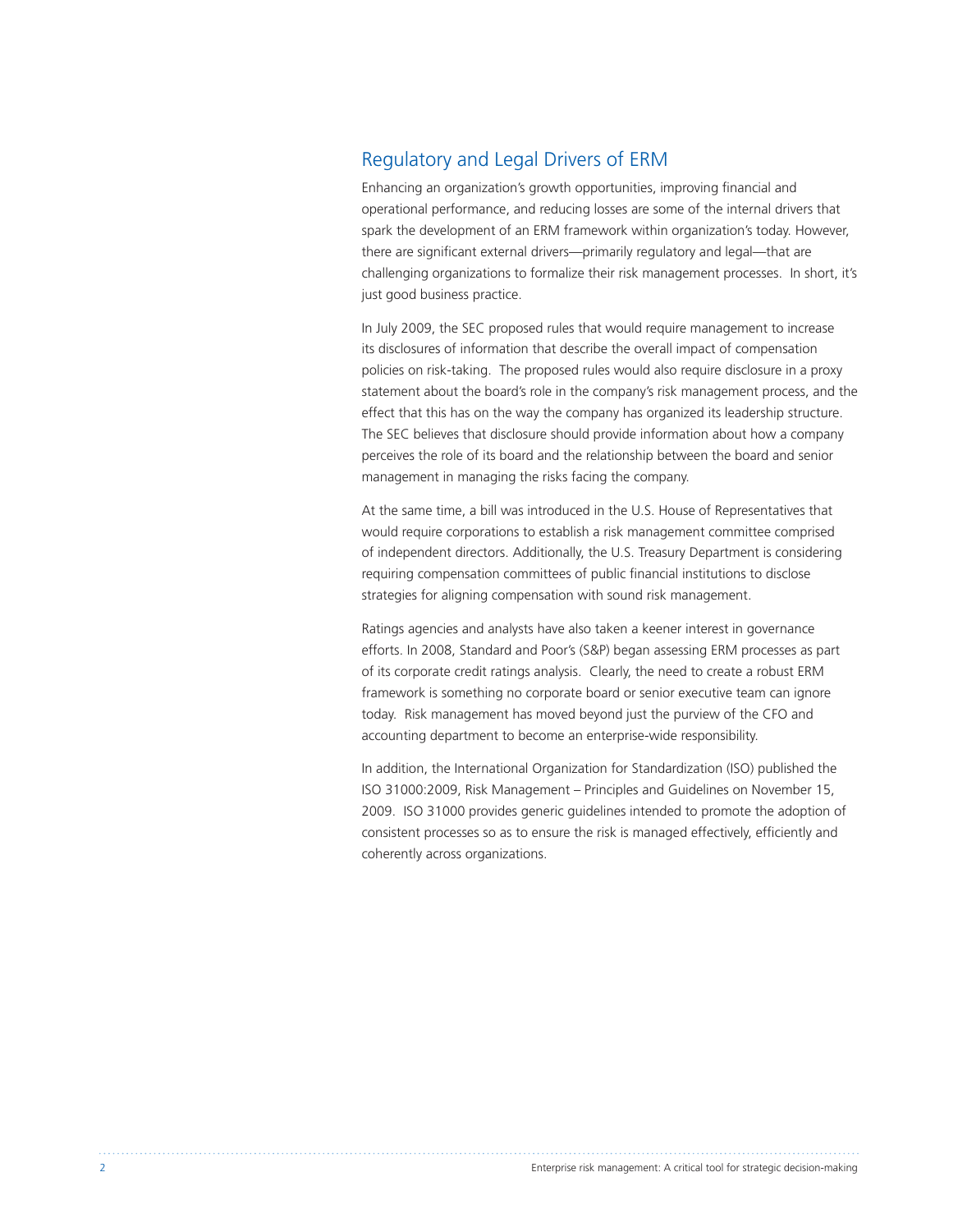# Less about Business Continuity, more about Business Resilience

Risk management is often used as a synonym with business continuity management. While the two processes share much in common and similar methods, they are different concepts.

Business continuity management deals with factors that may cause significant business disruption or may damage the organizations' reputation. It emphasizes preparing the organization for and bringing the organization back from a threatening event. In other words, business continuity management is an application of risk management in the context of threatening risks and emphasizing a timely recovery after an incident.

Enterprise risk management, on the other hand, sets down a structured framework for the organization to identify, rank, and control all the risks concerned. The purpose of this broader assessment is to create a more resilient business—one that is better prepared to adapt to changing conditions and leverage emerging opportunities, as well as anticipate surprises and recover from disruptions. Effective enterprise risk management goes hand in hand with a business resilience process by creating a proactive infrastructure for dealing with risks systematically, holistically and successfully.

#### 360-Degree ERM Process Supports Strategic Objectives

Effective risk management today requires an enterprise approach that views risk from all angles – a strategic, 360-degree view supported by tactical, holistic solutions. Achieving this broad view ensures business resilience, reduces total cost of risk, and protects profitability by improving a corporation's ERM framework. An organization with a broader view of risk can better uncover and manage its business challenges, including operations and procedures, management styles and strategies, industry issues, emerging risks and more.

A 360-degree ERM process can help organizations meet these strategic objectives:

**• Protect the capital base**

 An ERM review can potentially drive meaningful financial benefits including reduced cost of servicing debt, improved access to capital and cost of capital.

- **Enhance value creation and contribute to optimal risk-return profile** ERM can increase probability of the upside and decrease the probability of a downside.
- **Support corporate decision-making process** for senior management, ERM can demonstrate its incorporation of risk information as a decision-making process, especially for rated companies that need to score well on the S&P ERM assessment.
- **Protect reputation and brand by promoting a sound culture of risk awareness**

ERM can increase investor confidence through proven management accountability for risk.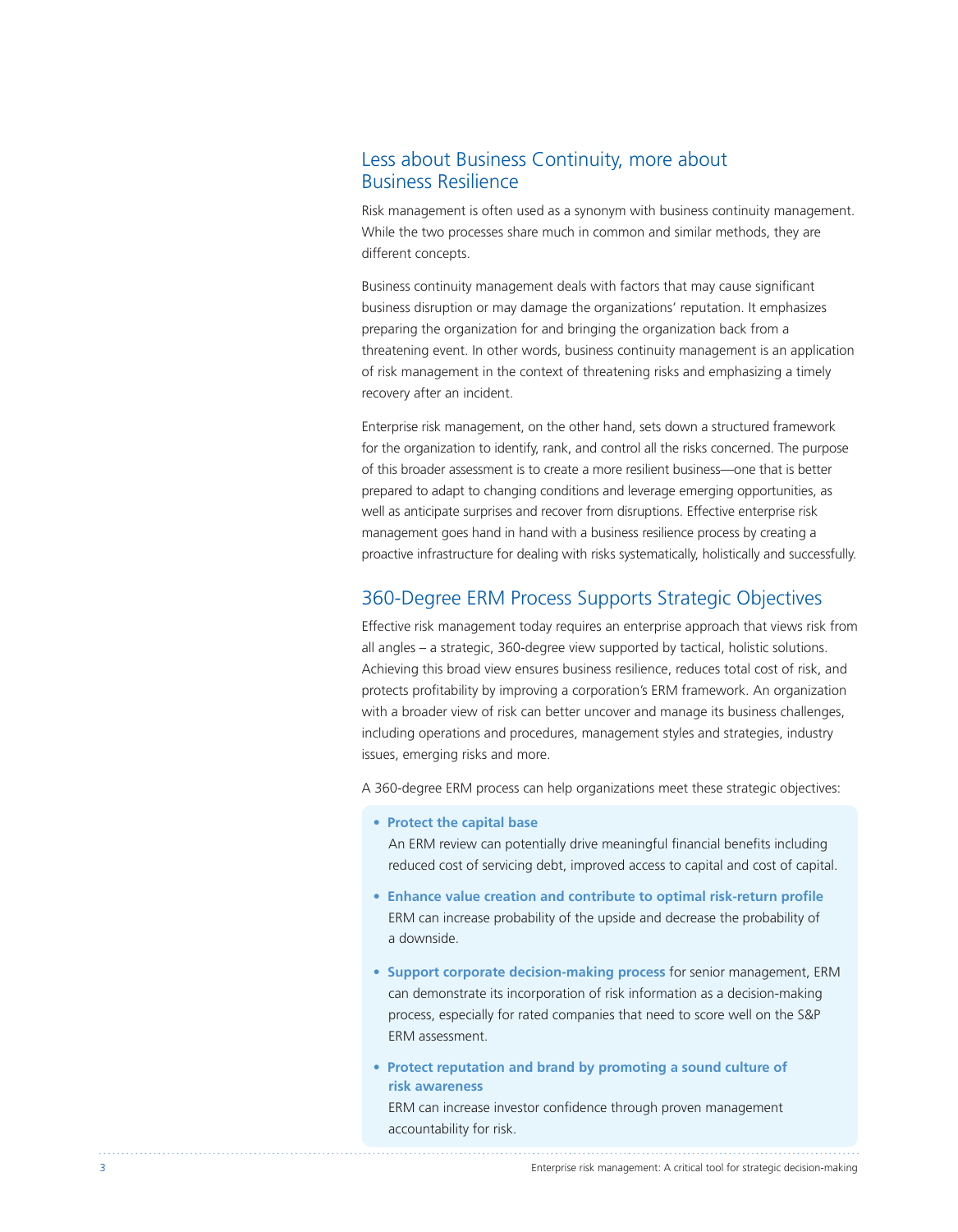#### ERM in Action

Over the past five years, Zurich's operational risk capital efficiency has improved through a strengthening of its ERM process, which includes the introduction of an operational risk management framework. This framework provides Zurich with risk management tools to specifically identify, assess, manage and quantify operational risks. Through this framework and the wider ERM process, Zurich increases its ability to achieve efficiency and effectiveness gains. This allows Zurich to better focus on optimizing company resources and in turn decide what opportunities to fund.

For example, one business unit experienced a reduction of 21.7 percent in operational risk-based capital consumption when Zurich moved from an asset-based approach to its current, risk-based approach for operational risk quantification. The business unit management then identified areas of high-risk exposure, performed a deeper assessment and developed measures to mitigate the exposures. As a result, in the following year the unit experienced an additional reduction of 28.9 percent in operational risk capital consumption. The operational risk capital not consumed was then available to fund profitable growth for Zurich.

#### The Strategic Benefits of ERM

The benefits of developing a new ERM framework or improving upon an existing, more basic one include:

- Minimizing barriers to achieving objectives and maximizing strategic growth opportunities
- Reducing variability in expected business outcomes to enhance value creation advantage
- Generating superior business intelligence to enable improved strategic decision making
- Decreasing total cost of capital through optimizing the balance of risk and opportunity
- Identifying key exposures, quantifying critical activity, and solidifying value chains
- Demonstrating the benefit of increased risk transparency across your organization
- Using additional risk information to improve risk transfer and decrease negative events
- Protecting tangible and intangible assets to minimize impact on bottom line profitability

Clearly, managing risk can no longer be left to one person such as a Chief Risk Officer or siloed into one department, but demands a transparent approach to strategic decisions and daily operations. ERM can encourage resilience and help protect profitability in an ever-changing business climate. Applied robustly across all areas of an organization, a strategic ERM process will efficiently manage available capital-- budgeting for potential risks while funding the appropriate growth opportunities.

4 Enterprise risk management: A critical tool for strategic decision-making